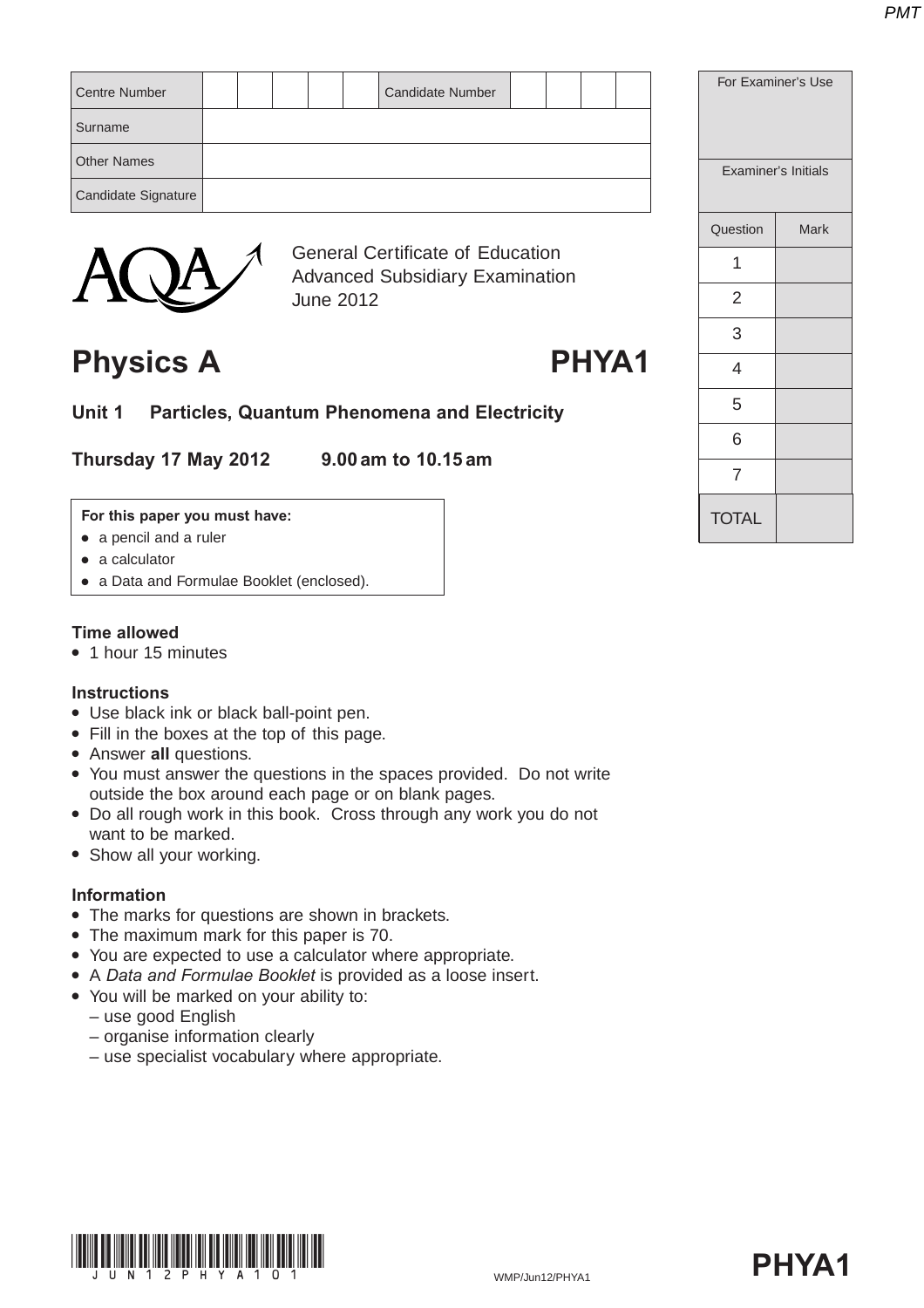|             | $\overline{2}$                                                                                                                                               | Do not write<br>outside the<br>box |
|-------------|--------------------------------------------------------------------------------------------------------------------------------------------------------------|------------------------------------|
|             | Answer all questions in the spaces provided.                                                                                                                 |                                    |
| 1(a)        | The $K^-$ meson has strangeness $-1$ .                                                                                                                       |                                    |
| $1$ (a) (i) | State the quark composition of a meson.                                                                                                                      |                                    |
|             |                                                                                                                                                              |                                    |
|             | (1 mark)                                                                                                                                                     |                                    |
|             | 1 (a) (ii) State the baryon number of the $K$ <sup>-</sup> meson.                                                                                            |                                    |
|             | (1 mark)                                                                                                                                                     |                                    |
|             | 1 (a) (iii) What is the quark composition of the $K-$ meson?                                                                                                 |                                    |
|             |                                                                                                                                                              |                                    |
|             |                                                                                                                                                              |                                    |
|             | (1 mark)                                                                                                                                                     |                                    |
| 1(b)        | Figure 1 shows a Feynman diagram for a possible decay of the strange quark.                                                                                  |                                    |
|             | <b>Figure 1</b>                                                                                                                                              |                                    |
|             | u<br>$\mathrm{W}^{\scriptscriptstyle{\mathsf{I}}}$<br>S                                                                                                      |                                    |
| 1 (b) (i)   | Which interaction is responsible for this decay?                                                                                                             |                                    |
|             |                                                                                                                                                              |                                    |
|             | (1 mark)                                                                                                                                                     |                                    |
|             | 1 (b) (ii) Energy and momentum are conserved when the $W$ - particle is produced. State two<br>other quantities that are also conserved and one that is not. |                                    |
|             |                                                                                                                                                              |                                    |
|             |                                                                                                                                                              |                                    |
|             |                                                                                                                                                              |                                    |
|             | (3 marks)                                                                                                                                                    |                                    |

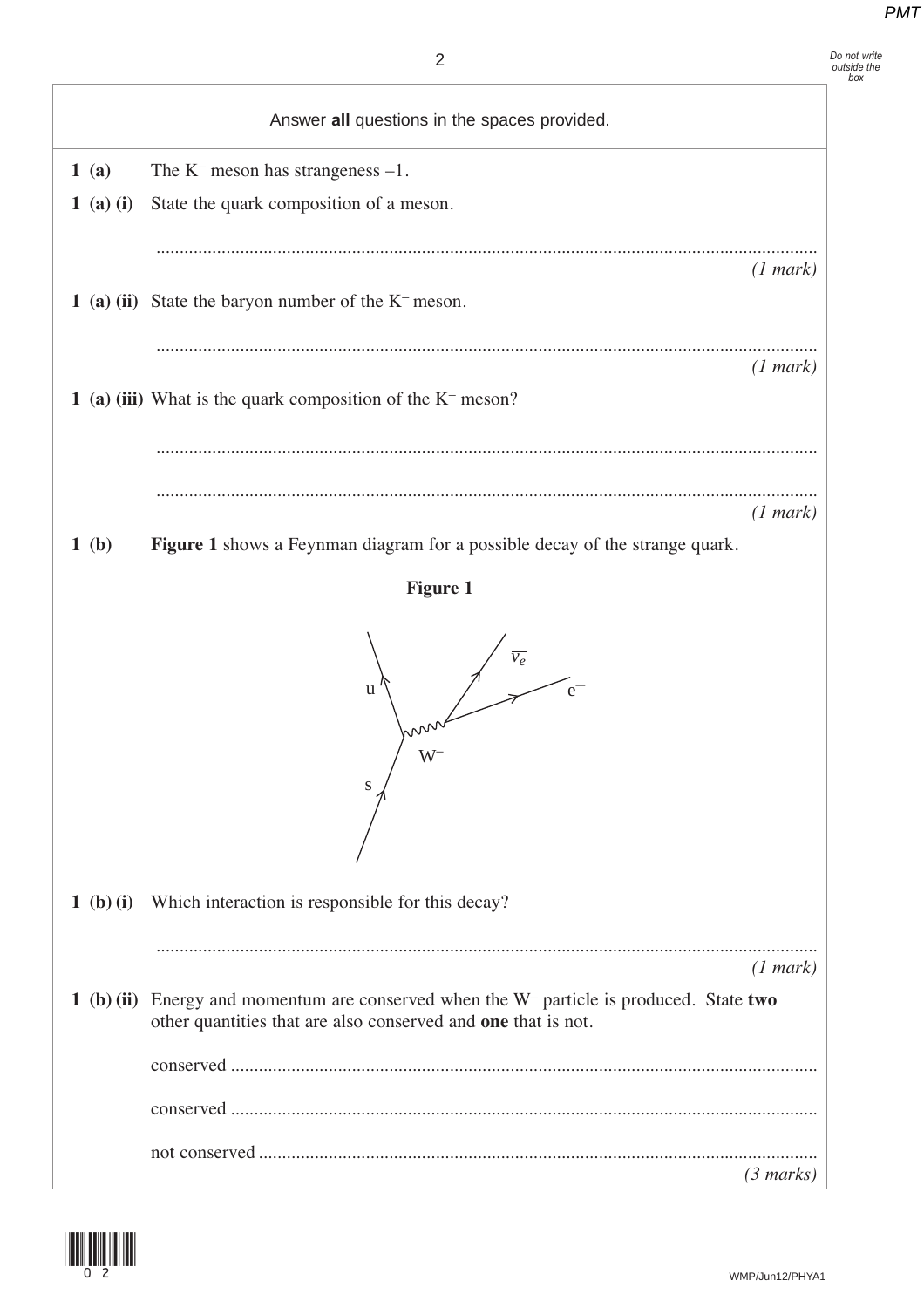| Do not write<br>outside the<br>box                                                    |
|---------------------------------------------------------------------------------------|
|                                                                                       |
|                                                                                       |
| $(2 \text{ marks})$                                                                   |
| 9                                                                                     |
| The nucleus of a particular atom has a nucleon number of 14 and a proton number of 6. |
|                                                                                       |
|                                                                                       |
|                                                                                       |
|                                                                                       |
|                                                                                       |
|                                                                                       |
| (1 mark)                                                                              |
|                                                                                       |
|                                                                                       |
|                                                                                       |
|                                                                                       |
| (1 mark)                                                                              |
|                                                                                       |
|                                                                                       |
|                                                                                       |
| (3 marks)                                                                             |
|                                                                                       |
| Turn over $\blacktriangleright$                                                       |
|                                                                                       |

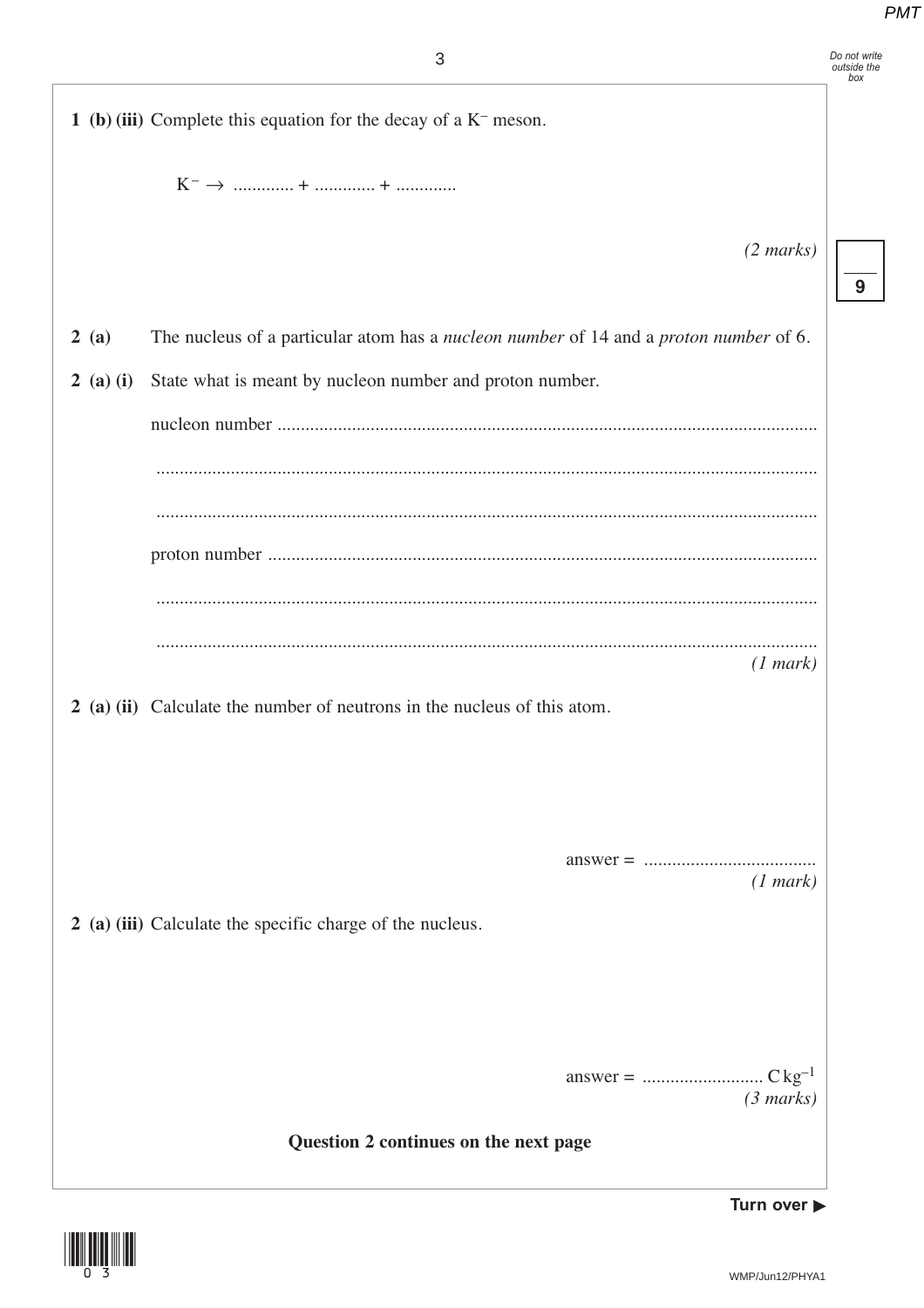*Do not write outside the box*

**10**

**2** (b) The specific charge of the nucleus of another isotope of the element is  $4.8 \times 10^7$  C kg<sup>-1</sup>.

**2 (b) (i)** State what is meant by an isotope. .............................................................................................................................................. .............................................................................................................................................. .............................................................................................................................................. *(2 marks)* **2 (b) (ii)** Calculate the number of neutrons in this isotope. answer = ..................................... *(3 marks)* **3 (a)** Protons can interact with electrons by gravity and by two other fundamental interactions. In the following table identify these interactions and name the exchange particle involved. *(2 marks)* **3 (b)** State the quark composition of a proton. .............................................................................................................................................. *(1 mark)* **interaction exchange particle**

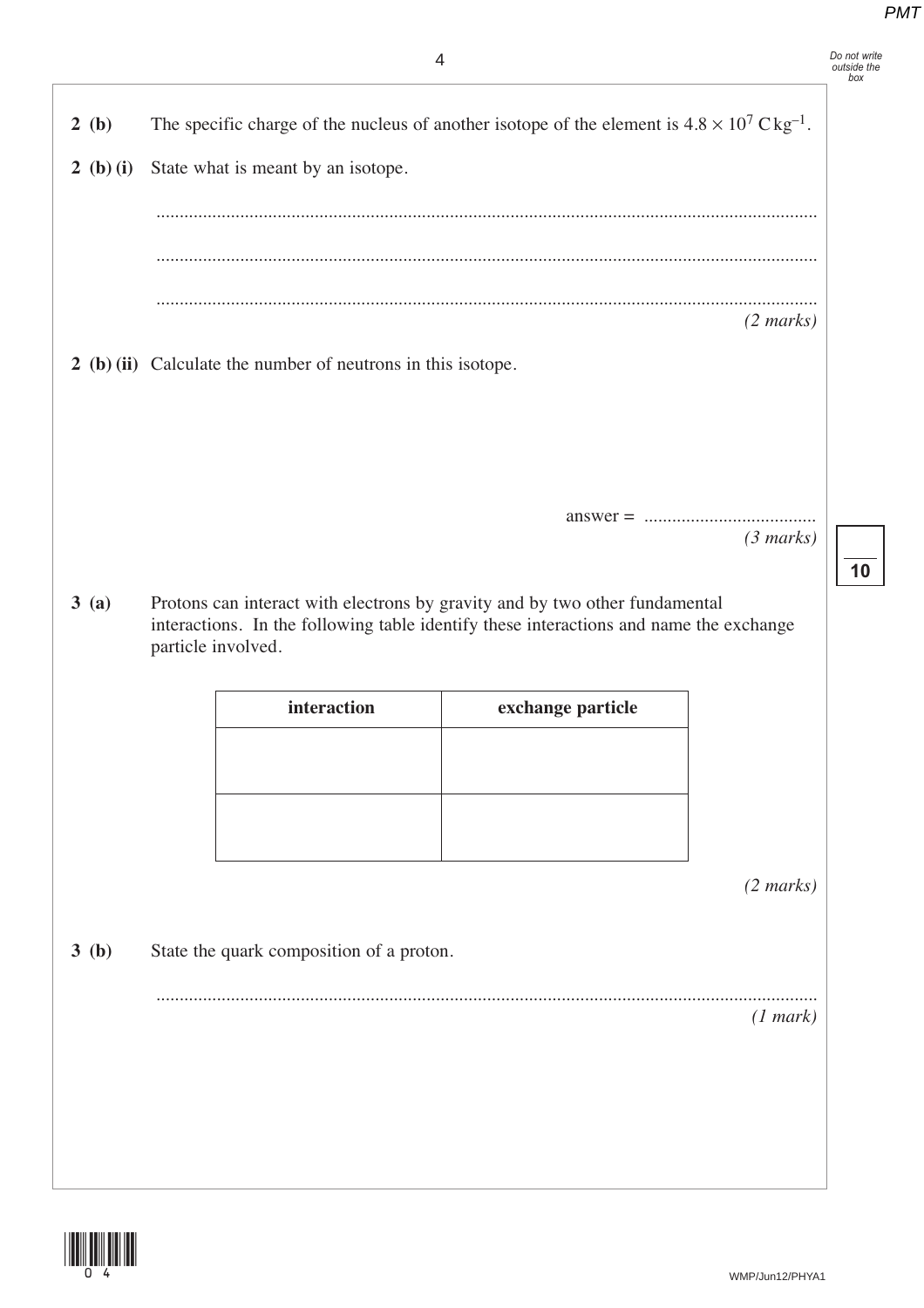Do not write<br>outside the<br>box

- A change in quark identity is involved in electron capture.  $3<sub>(c)</sub>$
- 3 (c) (i) Explain what is meant by electron capture.

. . . . . . .  $(3 marks)$ 

3 (c) (ii) In the space below draw a Feynman diagram representing electron capture.

 $(3 \text{ marks})$ 



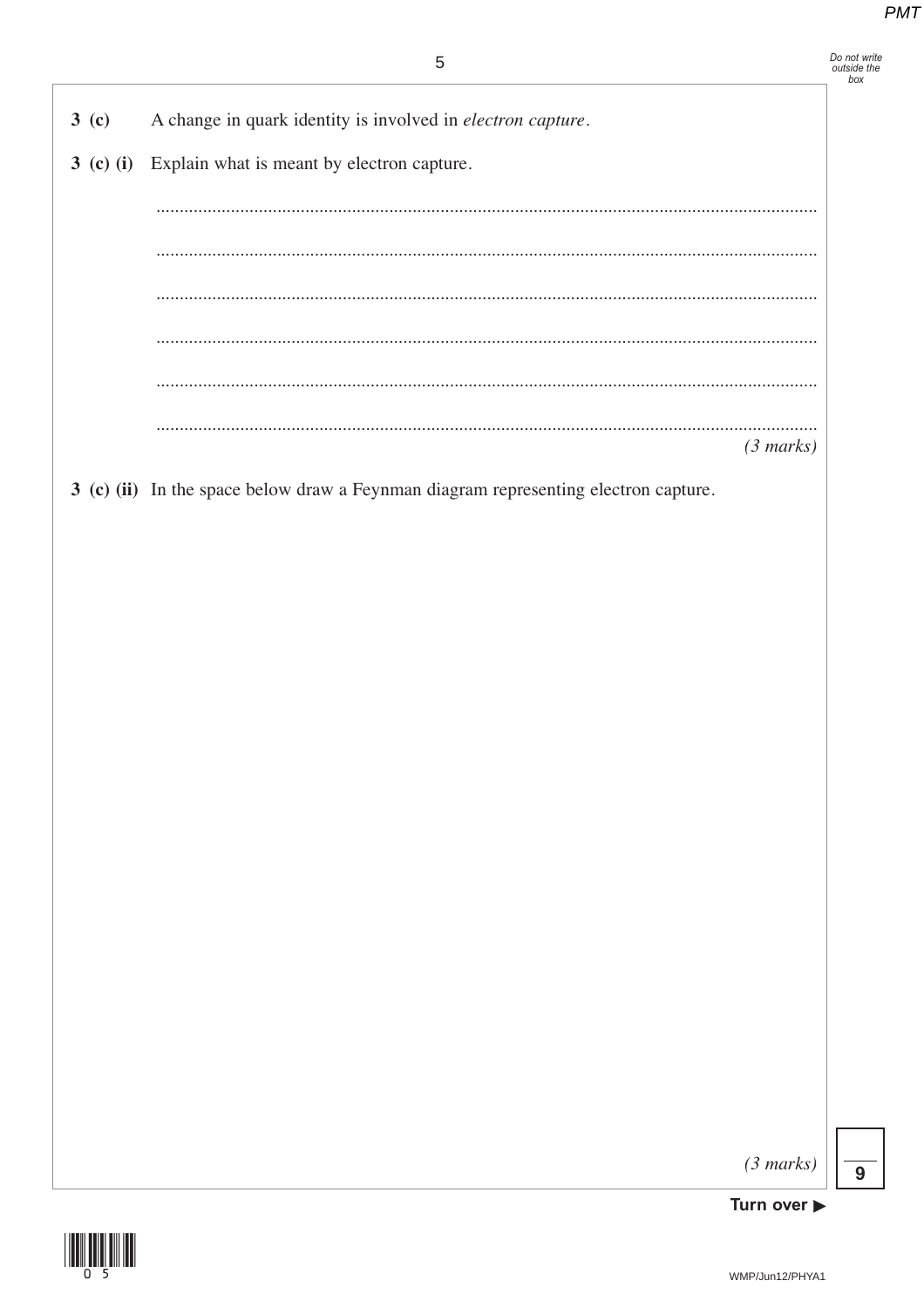When monochromatic light is shone on a clean cadmium surface, electrons with a range  $4(a)$ of kinetic energies up to a maximum of  $3.51 \times 10^{-20}$  J are released. The *work function* of cadmium is 4.07 eV. 4 (a) (i) State what is meant by work function.  $(2 \text{ marks})$ 4 (a) (ii) Explain why the emitted electrons have a range of kinetic energies up to a maximum value.  $(4 \text{ marks})$ 4 (a) (iii) Calculate the frequency of the light. Give your answer to an appropriate number of significant figures.  $(4 marks)$ 

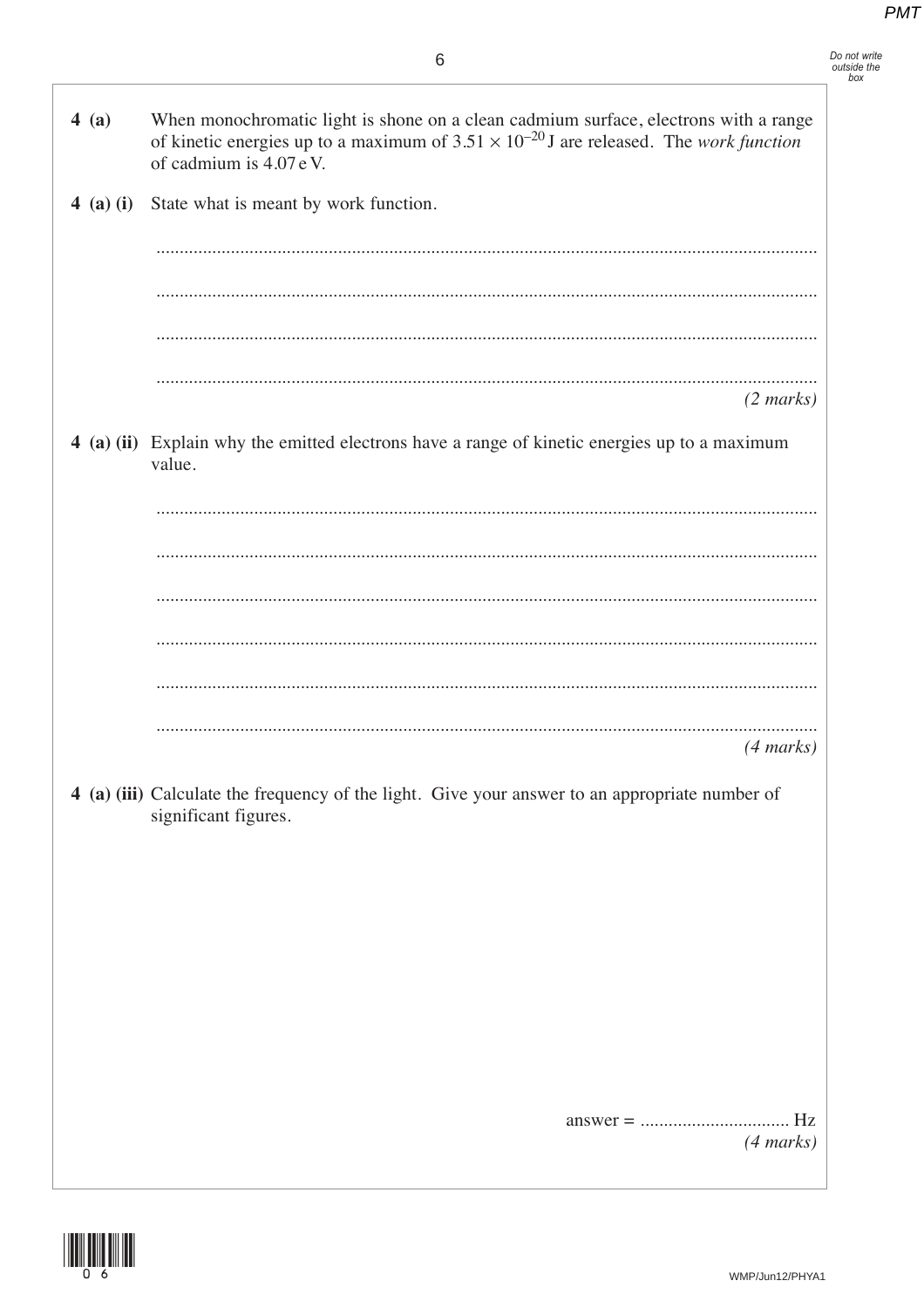**12**

7 **4 (b)** In order to explain the photoelectric effect the wave model of electromagnetic radiation was replaced by the photon model. Explain what must happen in order for an existing scientific theory to be modified or replaced with a new theory. .............................................................................................................................................. .............................................................................................................................................. .............................................................................................................................................. *(2 marks)* **Turn over for the next question**

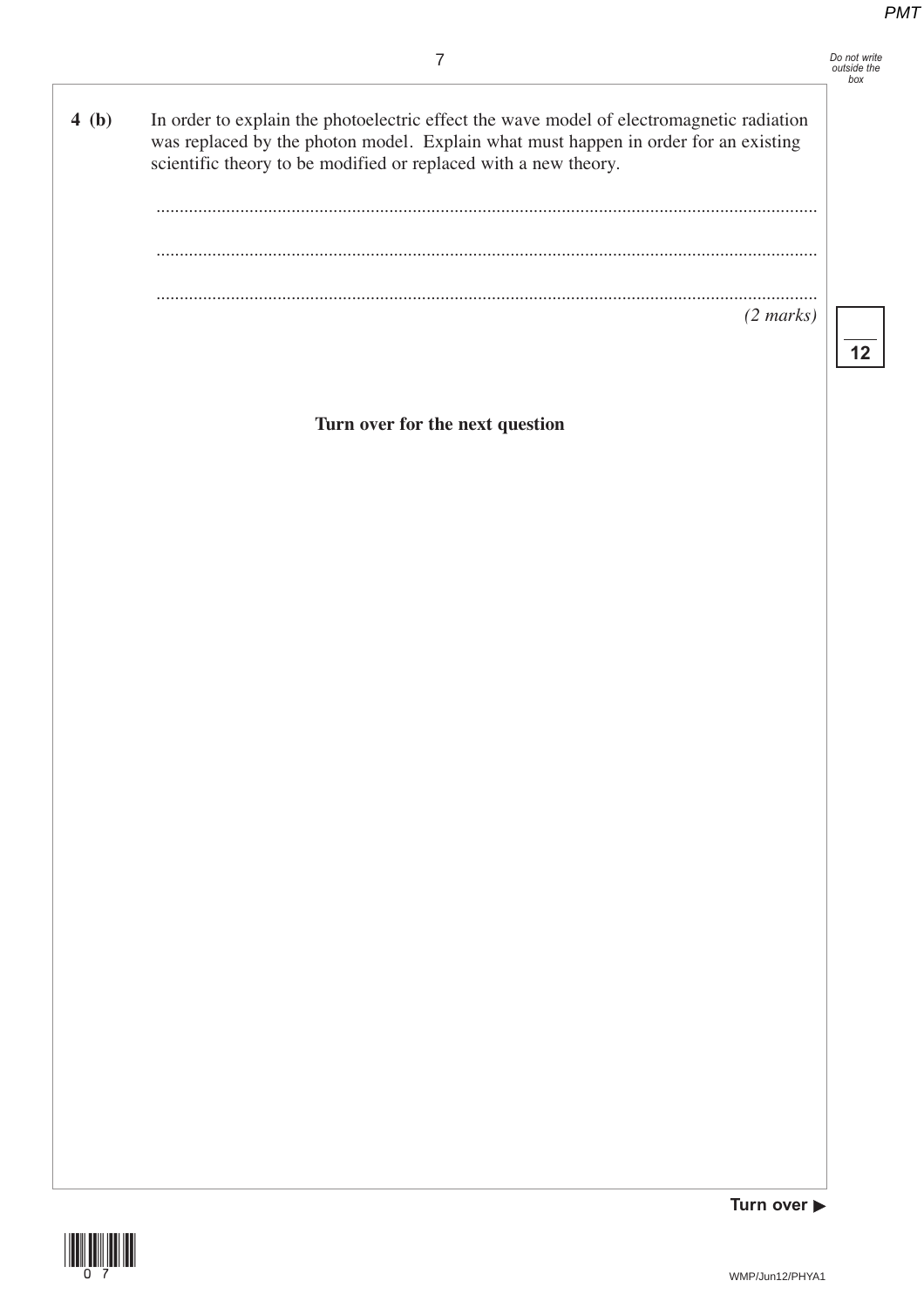| 5(a) | An alternating current supply provides an output voltage of 12V rms at a frequency of<br>50 Hz. Describe how you would use an oscilloscope to check the accuracy of the rms<br>output voltage and the frequency of the supply. |
|------|--------------------------------------------------------------------------------------------------------------------------------------------------------------------------------------------------------------------------------|
|      | The quality of your written communication will be assessed in your answer.                                                                                                                                                     |
|      |                                                                                                                                                                                                                                |
|      |                                                                                                                                                                                                                                |
|      |                                                                                                                                                                                                                                |
|      |                                                                                                                                                                                                                                |
|      |                                                                                                                                                                                                                                |
|      |                                                                                                                                                                                                                                |
|      |                                                                                                                                                                                                                                |
|      |                                                                                                                                                                                                                                |
|      |                                                                                                                                                                                                                                |
|      |                                                                                                                                                                                                                                |
|      |                                                                                                                                                                                                                                |
|      |                                                                                                                                                                                                                                |
|      |                                                                                                                                                                                                                                |
|      |                                                                                                                                                                                                                                |
|      |                                                                                                                                                                                                                                |
|      |                                                                                                                                                                                                                                |
|      |                                                                                                                                                                                                                                |
|      |                                                                                                                                                                                                                                |
|      | $(6 \text{ marks})$                                                                                                                                                                                                            |

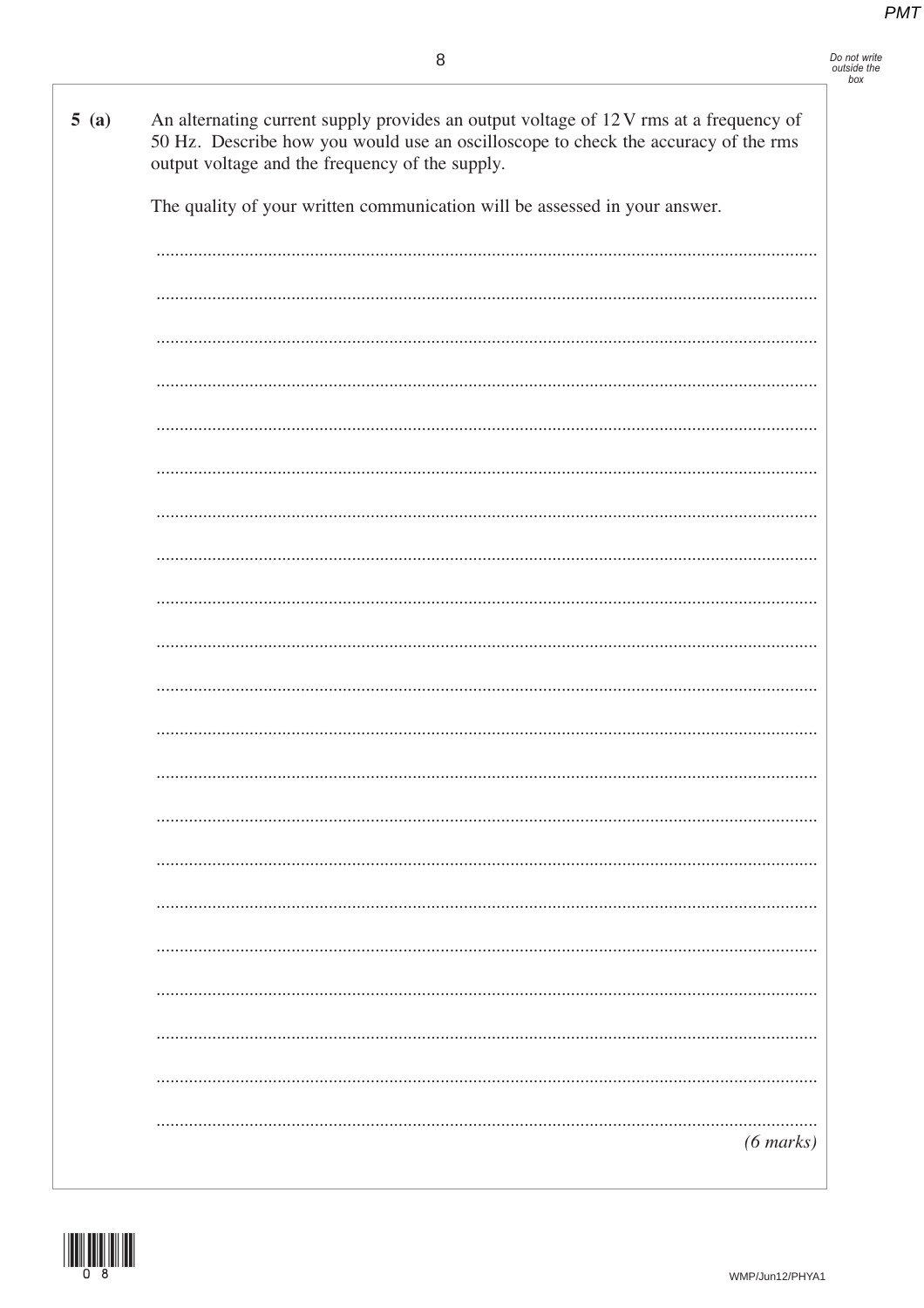| 9                                                                      | Do not write<br>outside the<br>box |
|------------------------------------------------------------------------|------------------------------------|
| The power supply in part (a) is connected to a 12 V 24 W lamp.<br>5(b) |                                    |
| Calculate the rms current in the lamp.<br>5 (b) (i)                    |                                    |
|                                                                        |                                    |
|                                                                        |                                    |
| (1 mark)<br>5 (b) (ii) Calculate the peak current in the lamp.         |                                    |
|                                                                        |                                    |
| A                                                                      |                                    |
| (1 mark)                                                               |                                    |
| 5 (b) (iii) Calculate the peak power of the lamp.                      |                                    |
|                                                                        |                                    |
| $(2 \text{ marks})$                                                    |                                    |
|                                                                        | 10                                 |
| Turn over for the next question                                        |                                    |
|                                                                        |                                    |
|                                                                        |                                    |
|                                                                        |                                    |
|                                                                        |                                    |
|                                                                        |                                    |
|                                                                        |                                    |
|                                                                        |                                    |
|                                                                        |                                    |

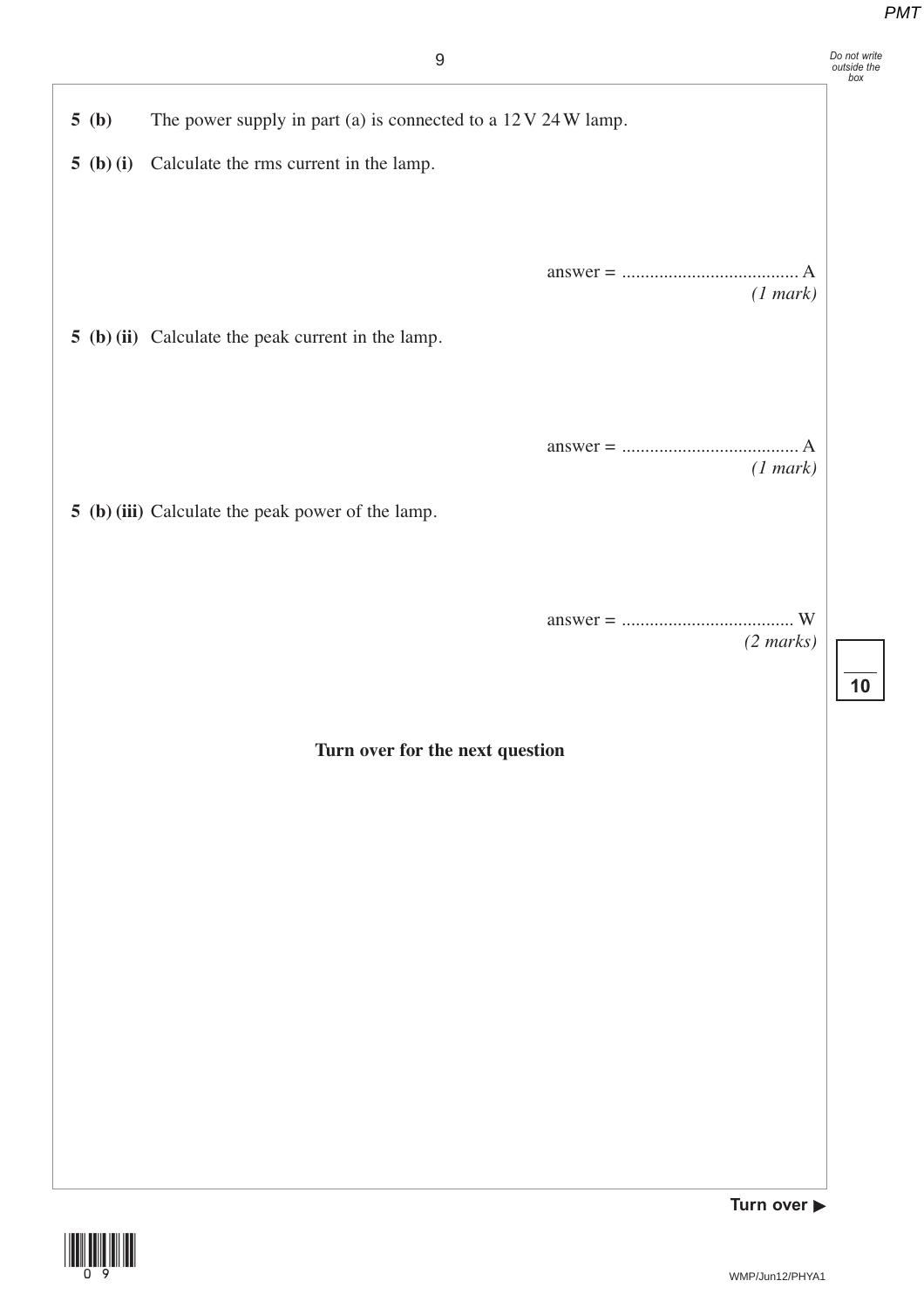**6** A battery of negligible internal resistance is connected to lamp P in parallel with lamp Q as shown in **Figure 2**. The emf of the battery is 12 V.



lamp Q

- **6 (a)** Lamp P is rated at 12 V 36 W and lamp Q is rated at 12 V 6 W.
- **6 (a) (i)** Calculate the current in the battery.

 answer = ...................................... A *(2 marks)*

**6 (a) (ii)** Calculate the resistance of P.

 answer = ..................................... Ω *(1 mark)*

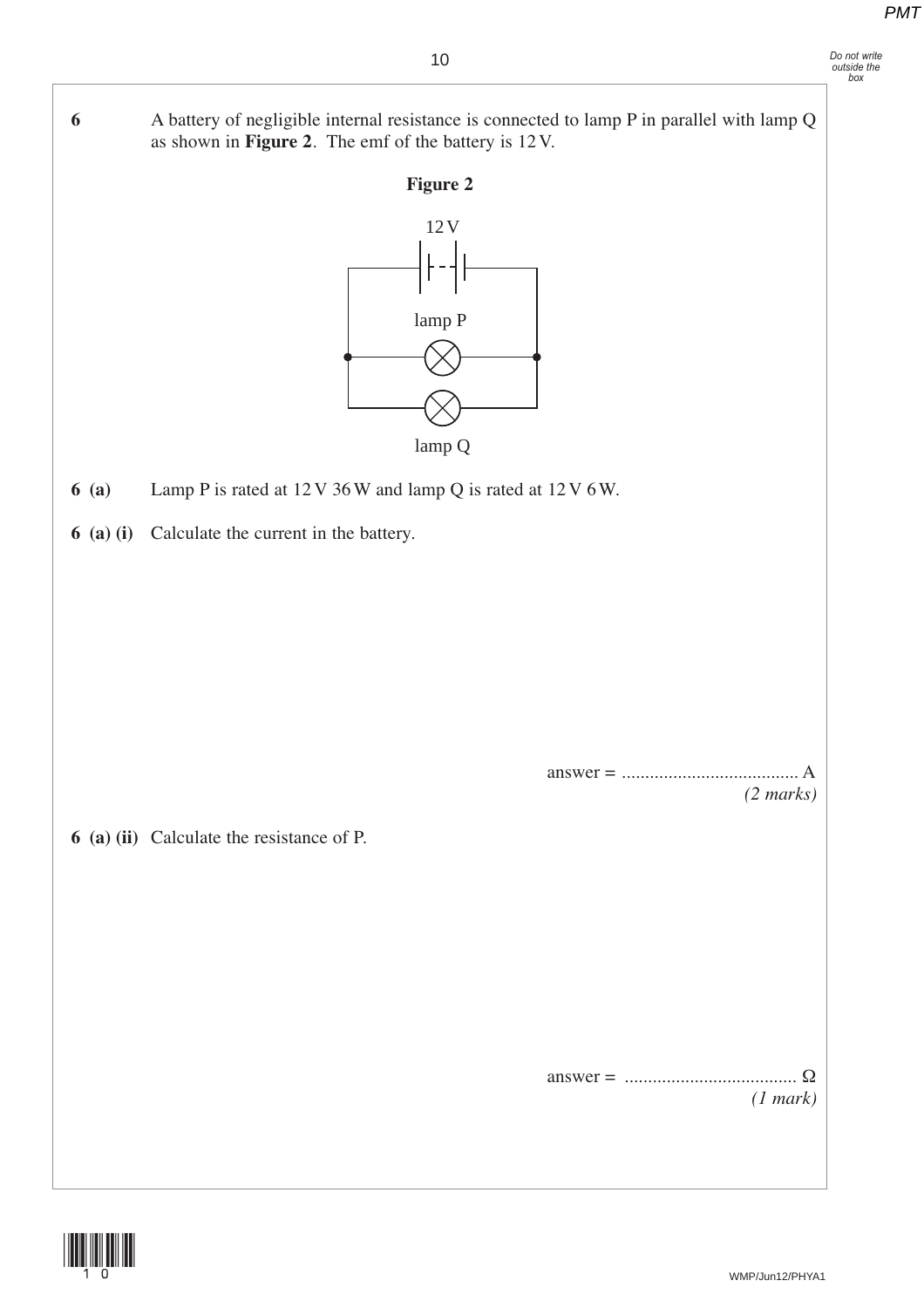|      | 11                                                                                                                                                    | Do not write<br>outside the<br>box |
|------|-------------------------------------------------------------------------------------------------------------------------------------------------------|------------------------------------|
|      | 6 (a) (iii) Calculate the resistance of Q.                                                                                                            |                                    |
|      |                                                                                                                                                       |                                    |
|      |                                                                                                                                                       |                                    |
|      |                                                                                                                                                       |                                    |
|      | (1 mark)                                                                                                                                              |                                    |
| 6(b) | State and explain the effect on the brightness of the lamps in the circuit shown in<br>Figure 2 if the battery has a significant internal resistance. |                                    |
|      |                                                                                                                                                       |                                    |
|      |                                                                                                                                                       |                                    |
|      |                                                                                                                                                       |                                    |
|      |                                                                                                                                                       |                                    |
|      |                                                                                                                                                       |                                    |
|      | <br>(3 marks)                                                                                                                                         |                                    |
|      |                                                                                                                                                       |                                    |
|      | Question 6 continues on the next page                                                                                                                 |                                    |
|      |                                                                                                                                                       |                                    |
|      |                                                                                                                                                       |                                    |
|      |                                                                                                                                                       |                                    |
|      |                                                                                                                                                       |                                    |
|      |                                                                                                                                                       |                                    |
|      |                                                                                                                                                       |                                    |
|      |                                                                                                                                                       |                                    |
|      |                                                                                                                                                       |                                    |
|      |                                                                                                                                                       |                                    |
|      |                                                                                                                                                       |                                    |
|      |                                                                                                                                                       |                                    |



Turn over  $\blacktriangleright$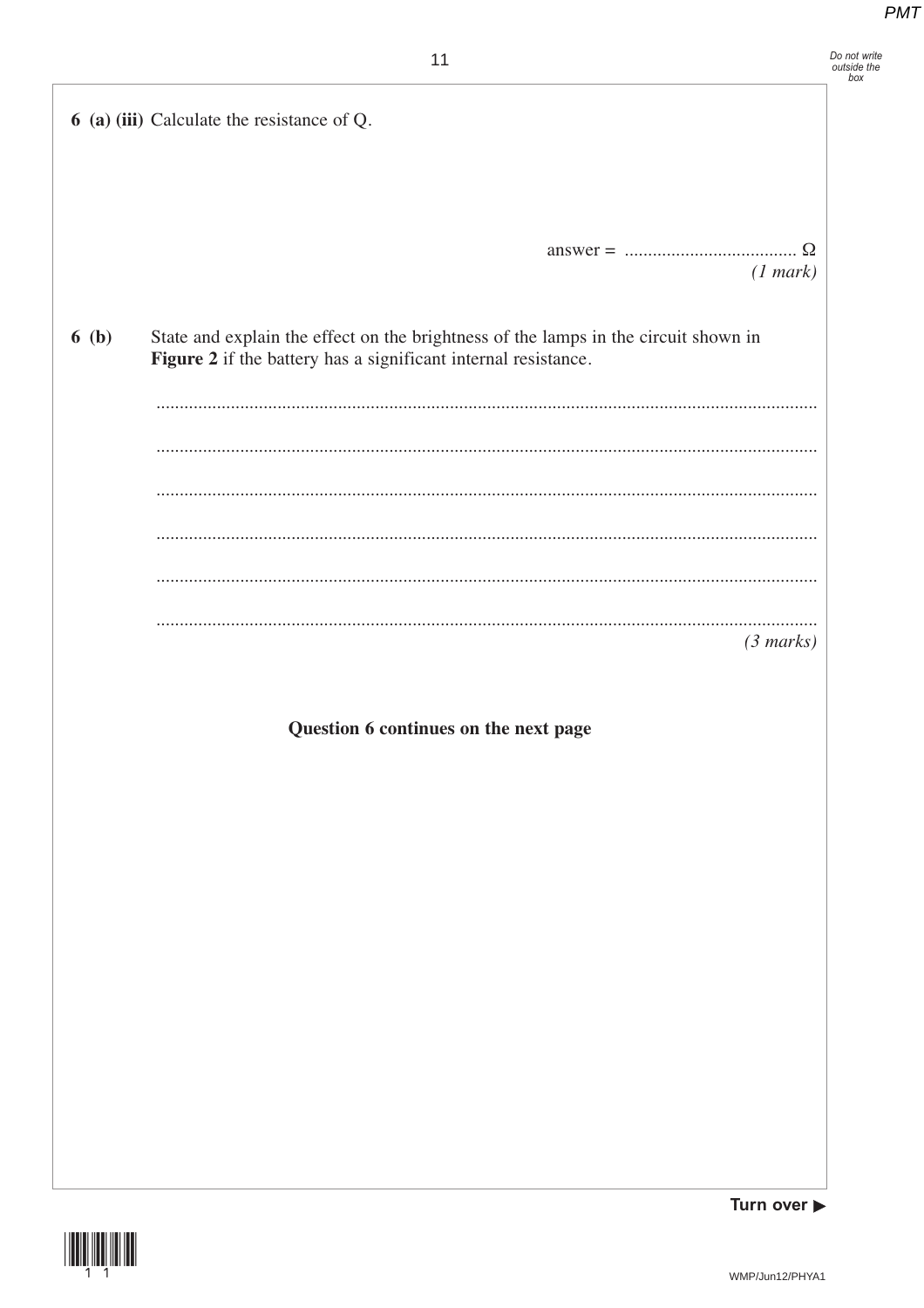



 $6(c)$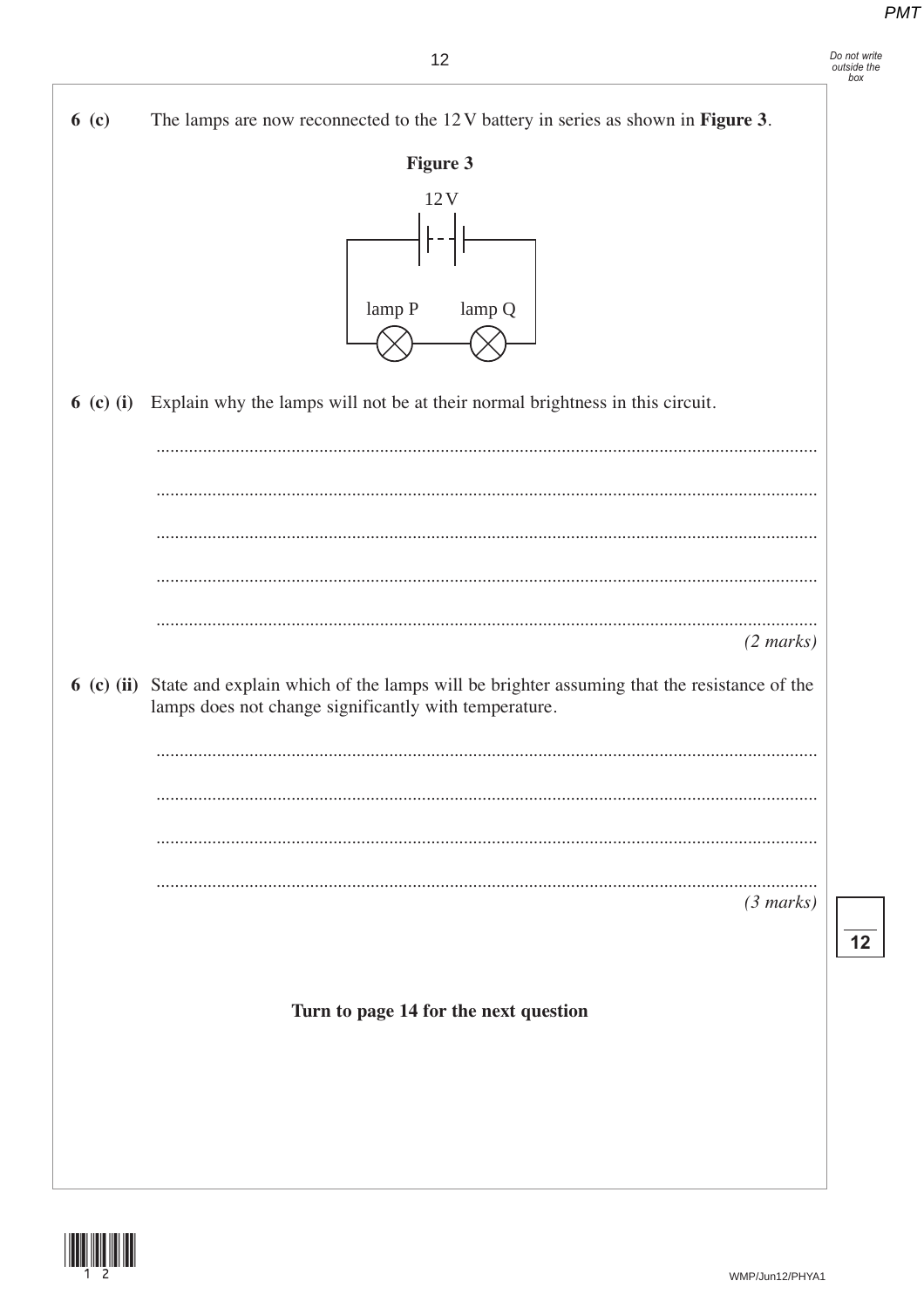

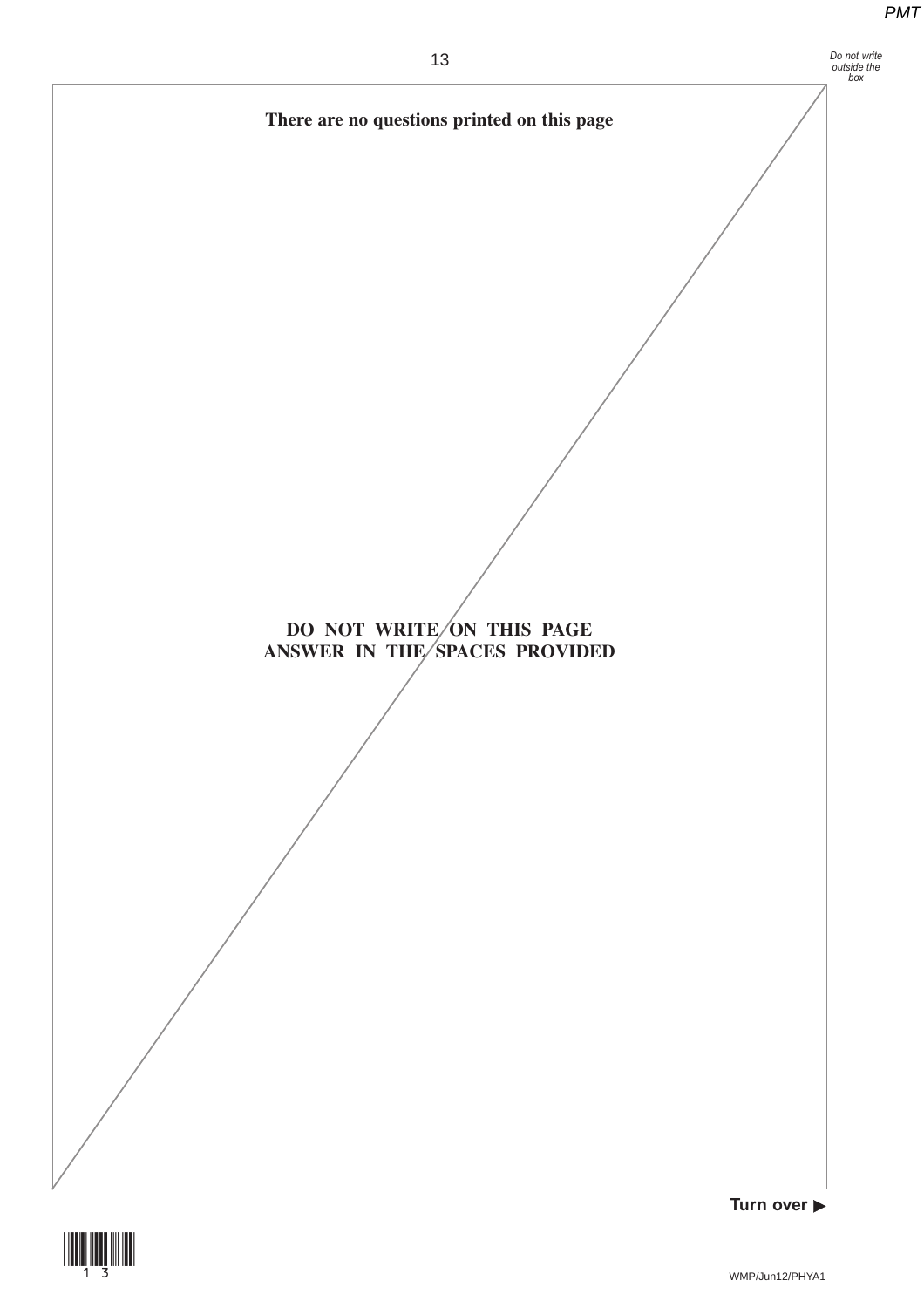- *Do not write outside the box*
- **7 Figure 4** shows two resistors, R<sub>1</sub> and R<sub>2</sub>, connected in series with a battery of emf 12 V and negligible internal resistance.





- **7 (a)** The reading on the voltmeter is  $8.0 \text{ V}$  and the resistance of R<sub>2</sub> is  $60 \Omega$ .
- **7 (a) (i)** Calculate the current in the circuit.

 answer = ...................................... A *(2 marks)*

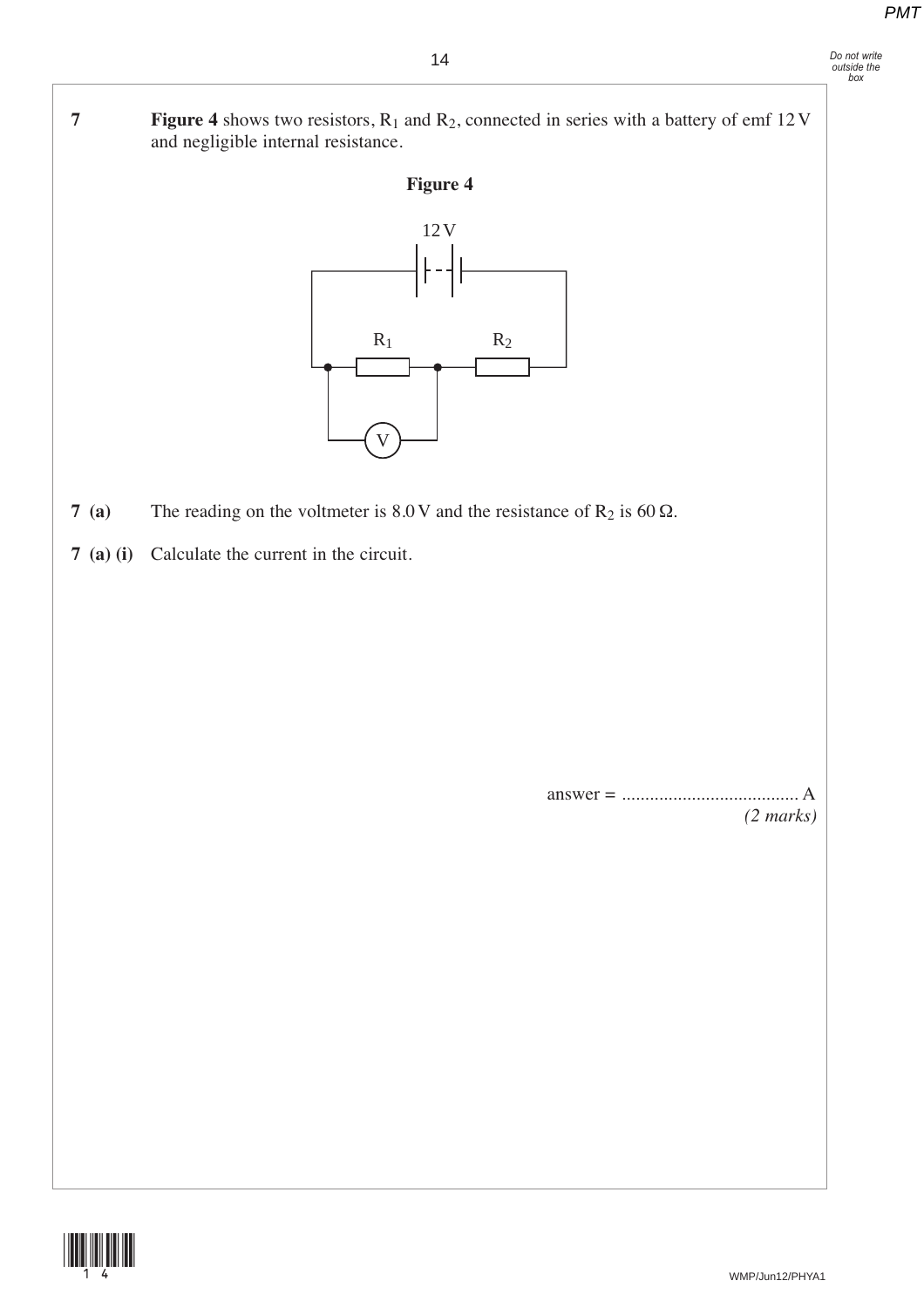|      | 7 (a) (ii) Calculate the resistance of $R_1$ .                                                                                                                                                 |
|------|------------------------------------------------------------------------------------------------------------------------------------------------------------------------------------------------|
|      |                                                                                                                                                                                                |
|      |                                                                                                                                                                                                |
|      | (1 mark)                                                                                                                                                                                       |
|      | 7 (a) (iii) Calculate the charge passing through the battery in 2.0 minutes. Give an appropriate<br>unit for your answer.                                                                      |
|      |                                                                                                                                                                                                |
|      |                                                                                                                                                                                                |
|      |                                                                                                                                                                                                |
|      | $(2 \text{ marks})$                                                                                                                                                                            |
| 7(b) | In the circuit shown in Figure 4 $R_2$ is replaced with a thermistor. State and explain<br>what will happen to the reading on the voltmeter as the temperature of the thermistor<br>increases. |
|      |                                                                                                                                                                                                |
|      |                                                                                                                                                                                                |
|      |                                                                                                                                                                                                |
|      |                                                                                                                                                                                                |
|      |                                                                                                                                                                                                |
|      |                                                                                                                                                                                                |
|      | $(3 \text{ marks})$                                                                                                                                                                            |
|      |                                                                                                                                                                                                |
|      |                                                                                                                                                                                                |
|      | <b>END OF QUESTIONS</b>                                                                                                                                                                        |
|      |                                                                                                                                                                                                |
|      |                                                                                                                                                                                                |
|      |                                                                                                                                                                                                |
|      |                                                                                                                                                                                                |



 $\overline{\mathbf{8}}$